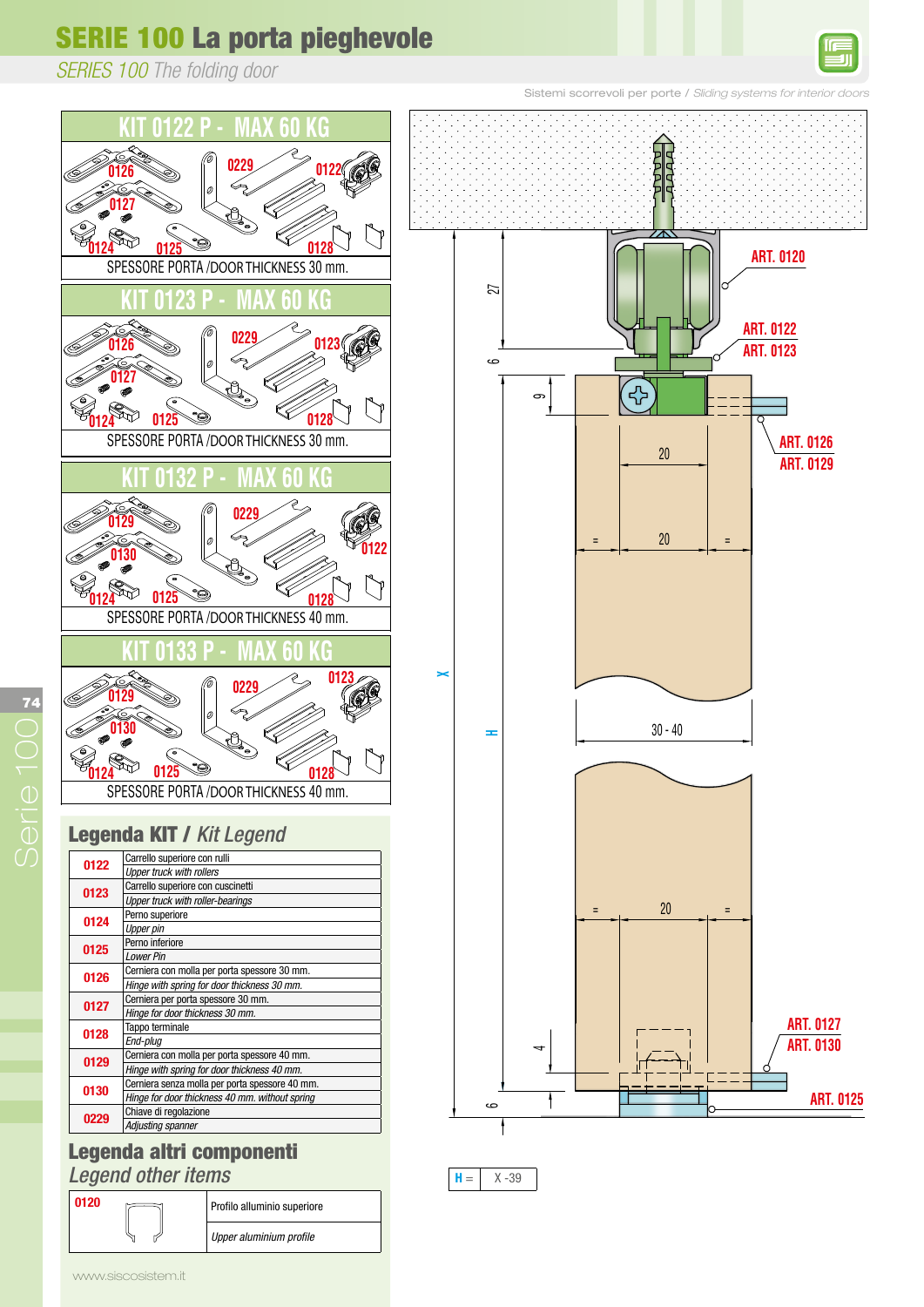

THE FOLDING DOOR WITH ASYMMETRICAL PANELS

*SERIES 100 The folding door*

orrevoli per porte / *Sliding systems for interior doors* PORTA PIEGHEVOLE CON ANTE ASIMMETRICHE

#### Porta pieghevole con ante asimmetriche / *The folding door with asymmetrical panels* Le misure per il montaggio sono uguali a quelle indicate per le porte simmetriche eccetto la quota "K" che determina la posizione della

Le misure per il montaggio sono uguali a quelle indicate per le porte simmetriche eccetto la quota "K" che determina la posizione della sede in allumi-**The dimensions for fitting the superiore art. 0122-0123.**<br>The doors are the symmetrical door ones with the symmetrical door ones with the exception of the symmetrical do

The dimensions for fitting the doors are the same as the symmetrical door ones with the exception of the dimension "K" for positioning the upper *truck aluminium seat art. 0122-0123.*

| <b>PORTA CON ANTE SPESS, 30 mm, / DOOR WITH PANELS THICKNESS 30 mm.</b>                            | <b>PORTA CON ANTE SPESS, 40 mm, / DOOR WITH PANELS THICKNESS 40 mm,</b>                                   |  |
|----------------------------------------------------------------------------------------------------|-----------------------------------------------------------------------------------------------------------|--|
| $K = 8$ mm.<br>  per apertura a 105 $^{\circ}$ (consigliata) / for open 105 $^{\circ}$ (suggested) | $\mathsf{K} = 25$ mm.   per apertura a 105 $^{\circ}$ (consigliata) / for open 105 $^{\circ}$ (suggested) |  |
| $K = 16$ mm.   per apertura a 90° / for open 90°                                                   | $K = 36$ mm.   per apertura a 90° / for open 90°                                                          |  |

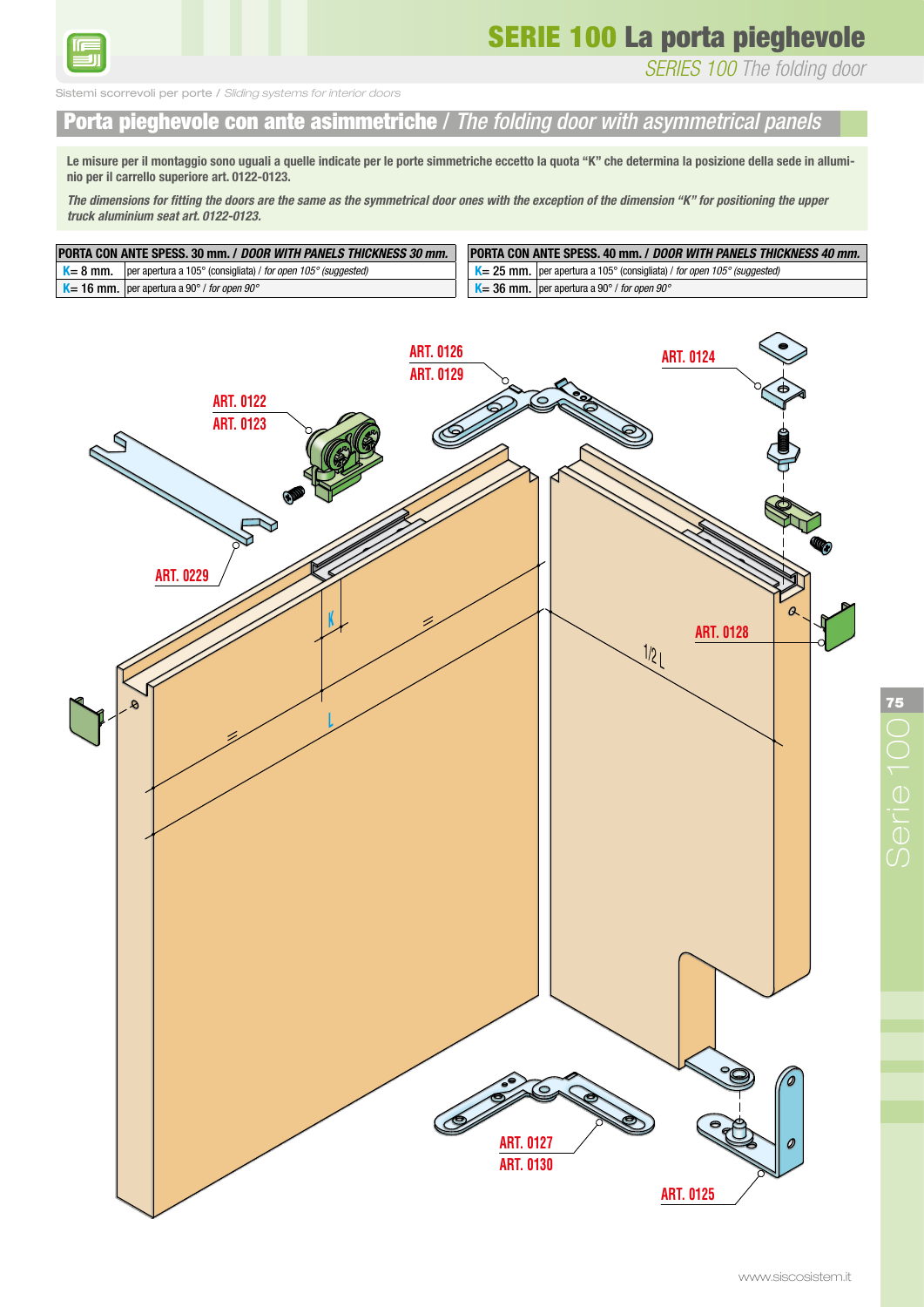*SERIES 100 The folding door*

Sistemi scorrevoli per porte / Sliding systems for

Porta pieghevole con ante simmetriche / *The folding door with symmetrical panels*

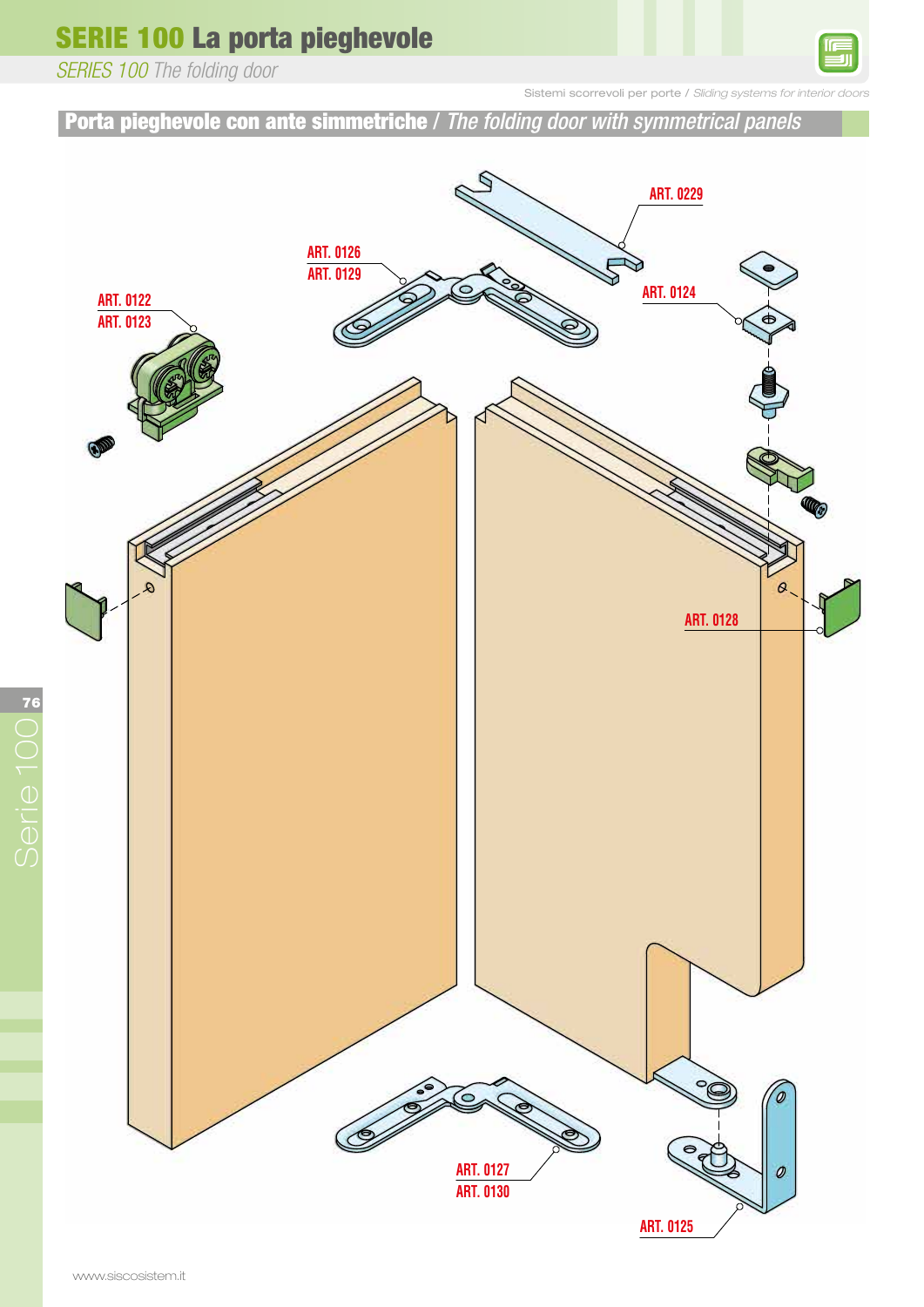

*SERIES 100 The folding door*

Sistemi scorrevoli per porte / *Sliding systems for interior doors*

**SCHEMA FORATURA PORTA CON ANTE SIMMETRICHE SPESS. 30 mm. /** *DOOR DRILLING - SYMMETRICAL PANELS - THICKNESS 30 mm.* SCHEMA FORATURA PORTA CON ANTE SIMMETRICHE SPESS. 30 mm.

DOOR DRILLING - SYMMETRICAL PANELS - THICKNESS 30 mm.

#### **VISTA FRONTALE** - **FRONT VIEW**



#### **VISTA SUPERIORE - TOP VIEW**



#### **VISTA INFERIORE - BOTTOM VIEW**



| $X =$          | 6 mm, CON ART.0125 A FILO STIPITE               | 6 mm. WITH ART.0125 IN LINE WITH DOOR JAMB                                          |
|----------------|-------------------------------------------------|-------------------------------------------------------------------------------------|
| $X =$          |                                                 | 9 mm, CON ART.0125 ESTERNO ALLO STIPITE 1 9 mm, WITH ART.0125 OUTSIDE THE DOOR JAMB |
| $\mathbf{z} =$ |                                                 |                                                                                     |
|                | $K =   8$ mm. PER APERTURA A 105° (CONSIGLIATA) | 8 mm. FOR OPEN 105° ( SUGGESTED)                                                    |
| $K =$          | $\parallel$ 16 mm. PER APERTURA A 90 $^{\circ}$ | 16 mm. FOR OPEN 90°                                                                 |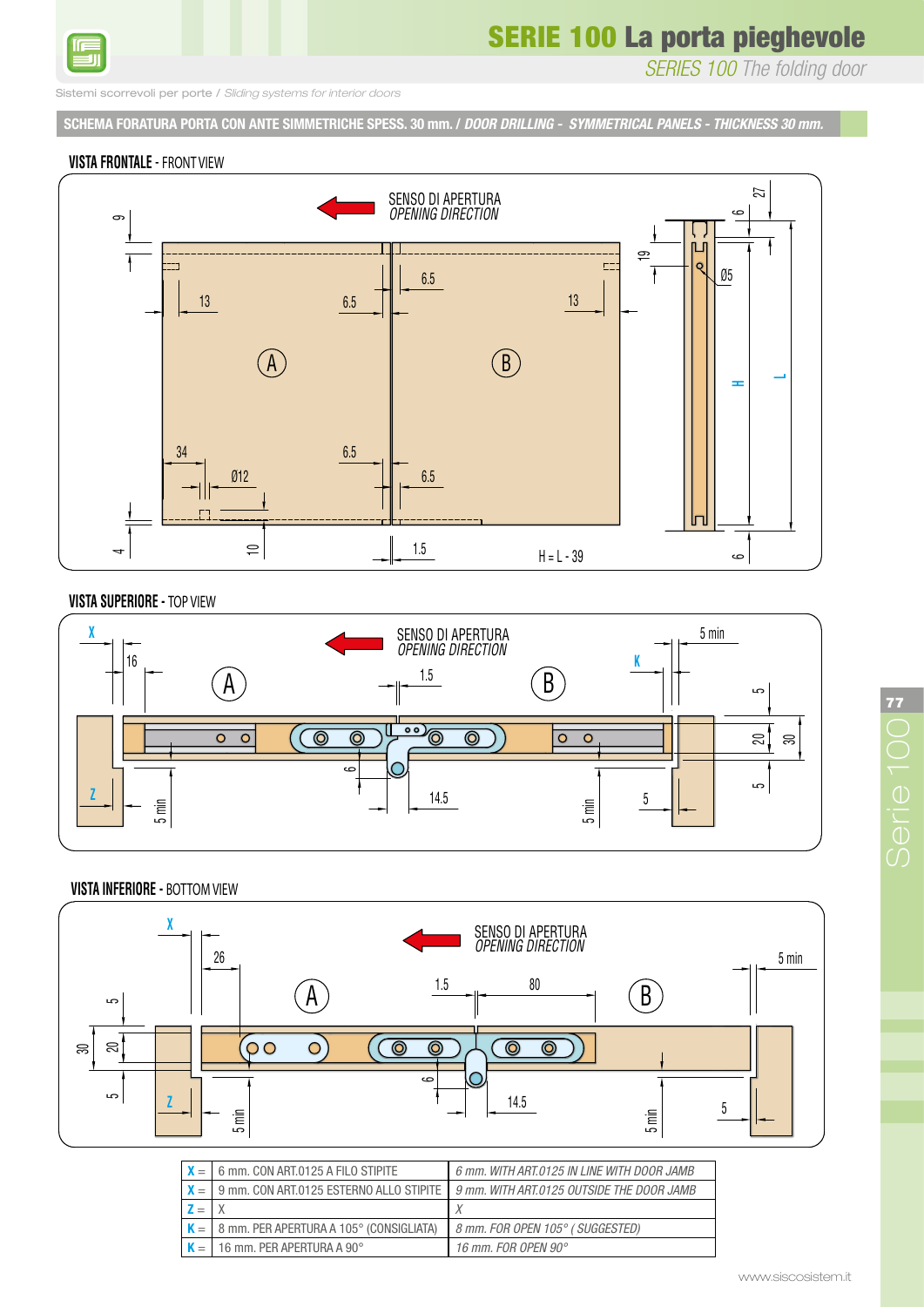*SERIES 100 The folding door*

Sistemi scorrevoli per porte / *Sliding systems for interior* 

SCHEMA FORATURA PORTA CON ANTE SIMMETRICHE SPESS. 40 mm. / *DOOR DRILLING - SYMMETRICAL PANELS - THICKNESS 40 mm.*<br>. SCHEMA FORATURA PORTA CON ANTE SIMMETRICHE SPESS. 40 mm.

### **VISTA FRONTALE - FRONT VIEW**



#### **VISTA SUPERIORE - TOP VIEW**



#### **VISTA INFERIORE - BOTTOM VIEW**



|       | 6 mm. CON ART.0125 A FILO STIPITE        | 6 mm. WITH ART.0125 IN LINE WITH DOOR JAMB |
|-------|------------------------------------------|--------------------------------------------|
| $X =$ | 9 mm. CON ART.0125 ESTERNO ALLO STIPITE  | 9 mm. WITH ART.0125 OUTSIDE THE DOOR JAMB  |
|       |                                          |                                            |
|       | 25 mm. PER APERTURA A 105° (CONSIGLIATA) | 25 mm. FOR OPEN 105° ( SUGGESTED)          |
|       | 36 mm. PER APERTURA A 90°                | 36 mm. FOR OPEN 90°                        |